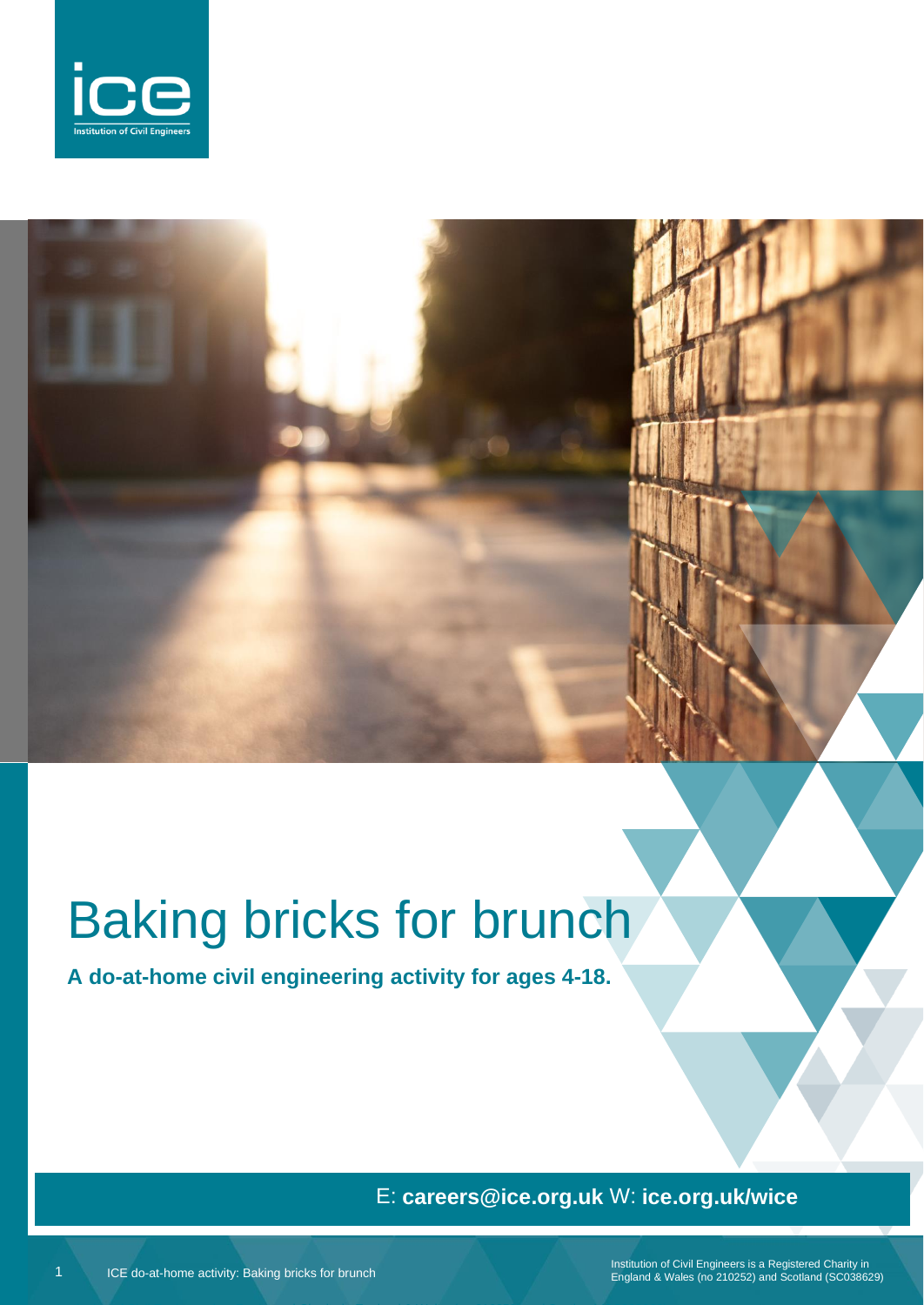

# **Baking Bricks for Brunch**

Civil engineers build the world around us, from train stations to tunnels and bridges civil engineers work hard to make our daily lives possible, and one of the things that allow them to do this is a simple brick.

Bricks are thought to have been used from around 7,000 BC so they are nothing new. Although the way we make them today is different, the key parts of the process remain the same.

Bricks are made from taking a base substance like clay or shale, adding water and then moulding into a case. Once molded, the bricks are 'fired' – which just means baked in giant ovens – which hardens the bricks to make them strong enough to build large buildings that can stand up to forces like strong winds.

Your challenge today is to build an oven to bake your own bricks. Your bricks will be tasty snacks however that you can use to build structures, then eat when you are done!

Our brick oven will be solar-powered – using the heat energy of the sun – so the best time to do it is a sunny morning on a warm balcony or garden area.

### **What you'll need**

- An empty box (a pizza takeout box will work best)
- **Tinfoil**
- Cellophane
- **Marshmallows**
- **Scissors**
- Newspaper
- A sheet of black paper or card (optional)
- A short stick to use as a prop (around 20-30cm depending on the size of your box)
- A very small, preferably rectangular Tupperware box for your brick mould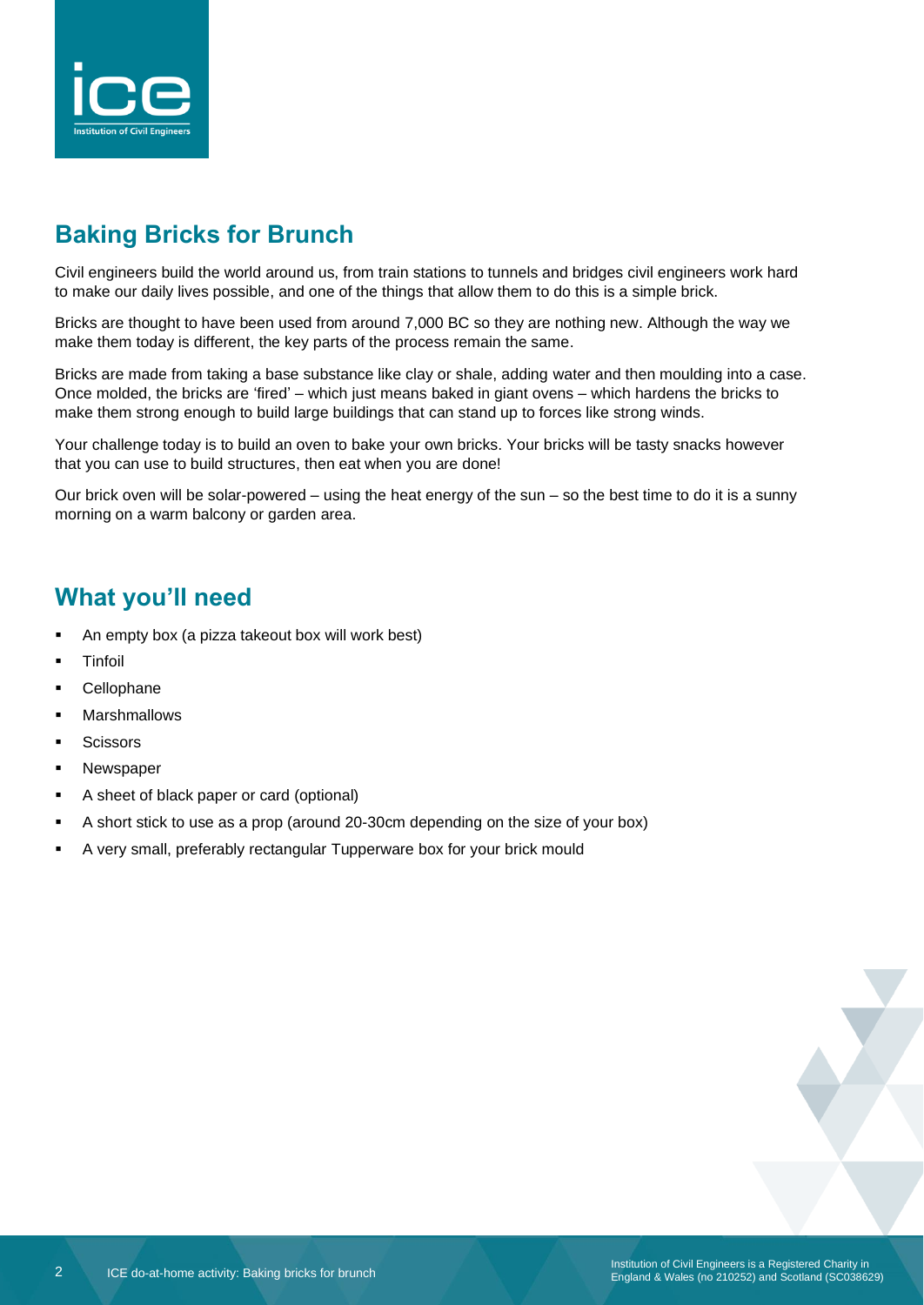

# **Activity instructions**

- 1. Clean any stray bits of cheese, sauce or crumbs out of your pizza box.
- 2. Using the ruler and pencil, draw a square in the middle of the box lid, about 3cm in from the edges. Use scissors to cut out three of the four sides of the square (get an adult to do this if necessary).
- 3. Make a crease along the uncut side of the square to create a flap that stands up.
- 4. Cut a piece of aluminum foil large enough to cover the inner side of the cardboard flap.
- 5. Wrap the foil tightly, and secure with tape.
- 6. Cut two pieces of cellophane that are the same size as the top of the pizza box.
- 7. Create an airtight window by taping the plastic wrap to the inside edges of the square window you cut into the box.
- 8. Add your sheet of black paper or card to the bottom of the box this will absorb more heat and help your brick cook. Roll some newspaper pages into tubes to stuff into the sides of the pizza box. Make sure you are still able to close the lid though.